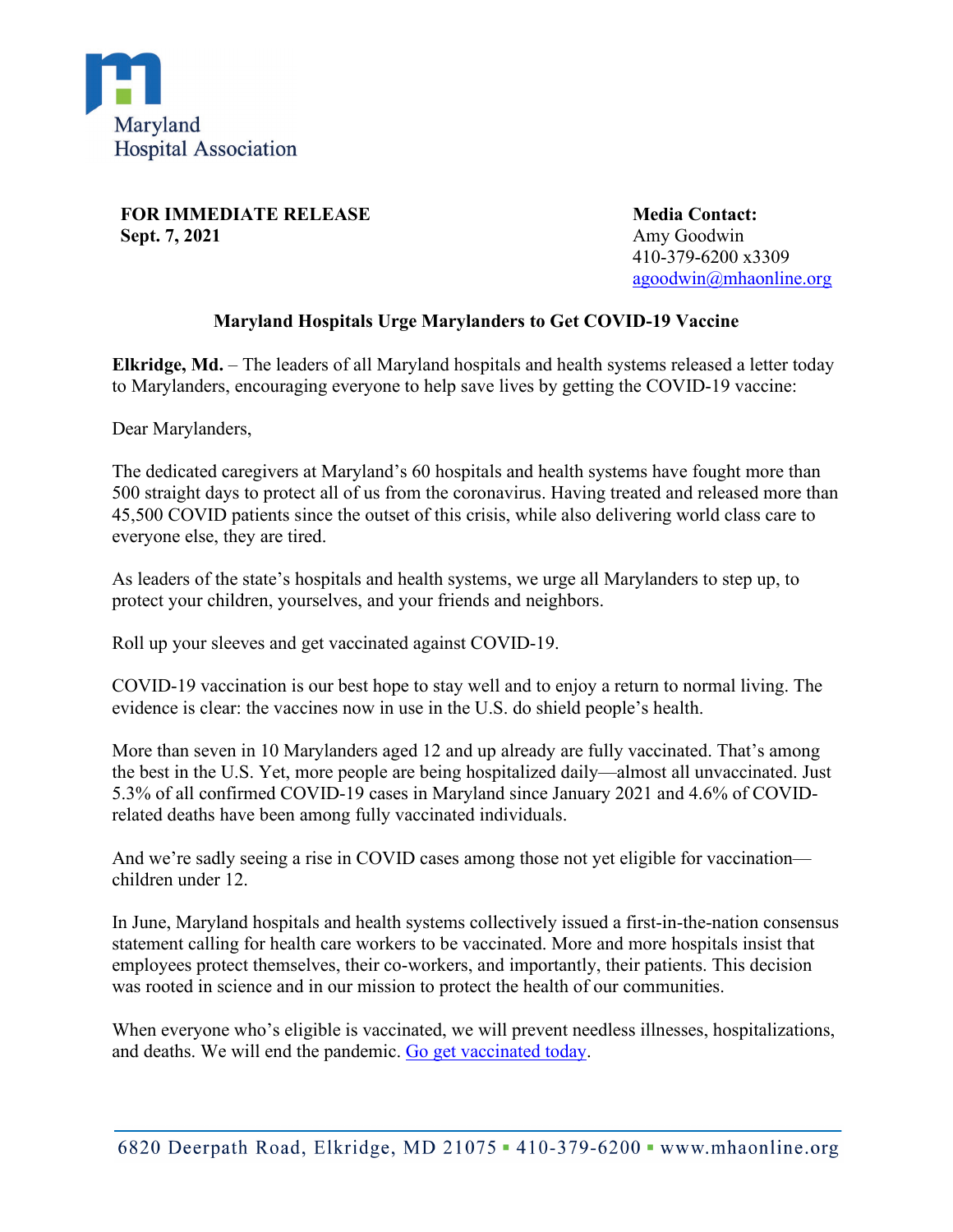

**Bob Atlas** President & CEO Maryland Hospital Association

### **Shafeeq Ahmed** President Howard County General Hospital

#### **Victoria Bayless** President & CEO Luminis Health

**Richard G. Bennett** President Johns Hopkins Bayview Medical Center

#### **Daniel Blum** President & CEO Sinai Hospital of Baltimore & Grace Medical Center

**Mark Boucot** President & CEO Garrett Regional Medical **Center** 

# **Alison Brown**

President University of Maryland Medical Center Midtown Campus

## **Craig Carmichael** President & COO Northwest Hospital

**Noel Cervino** President & CEO University of Maryland Charles Regional Medical **Center** 

**Bradley S. Chambers** President MedStar Good Samaritan Hospital & MedStar Union Memorial Hospital

**John B. Chessare** President & CEO Greater Baltimore Medical **Center** 

**Daniel Cochran** President Adventist HealthCare Shady Grove Medical Center

**Norvell "Van" Coots** President & CEO Holy Cross Health

**Louis Damiano** President Holy Cross Hospital

**Jill Donaldson** President MedStar Harbor Hospital

**Terry Forde** President & CEO Adventist HealthCare **Michael Franklin** President & CEO Atlantic General Hospital

**Garrett Hoover** President & COO Carroll Hospital

**Maulik Joshi** President & CEO Meritus Health

**Cynthia Kelleher** President & CEO University of Maryland Rehabilitation & Orthopaedic Institute

**Thomas A. Kleinhanzl** President & CEO Frederick Health

**Kenneth D. Kozel** President & CEO University of Maryland Shore Regional Health

**Sharon Kurfuerst** President ChristianaCare, Union Hospital

**Steven E. Leonard** President & CEO TidalHealth

**Stuart Levine** President MedStar Franklin Square Medical Center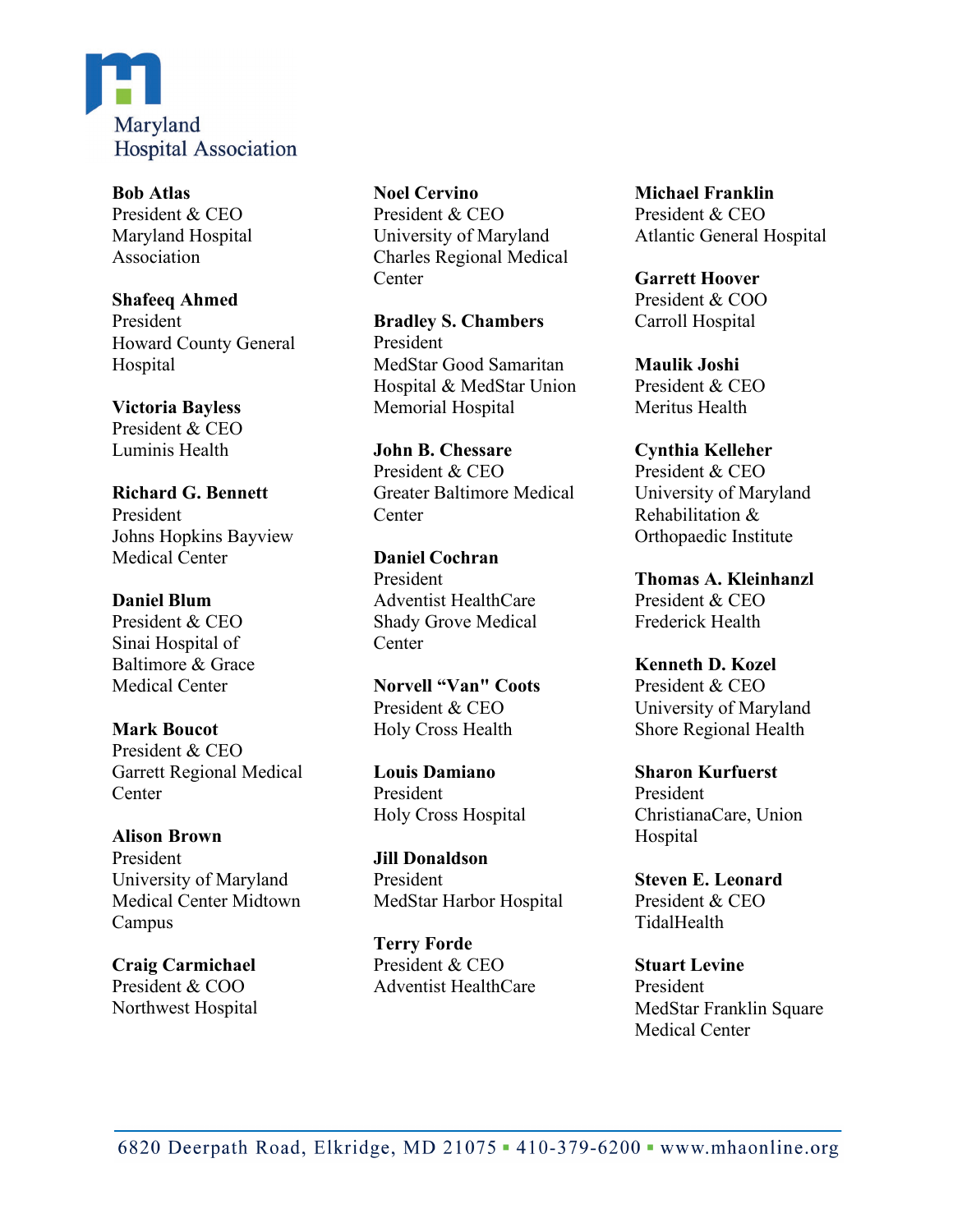**Edward Lovern** President & CEO Ascension Saint Agnes

**David Maine** President & CEO Mercy Medical Center

**Michele Martz** President UPMC Western Maryland

**JessicaMelton** President & COO Suburban Hospital

**Neil Meltzer** President & CEO LifeBridge Health

**Redonda Miller** President The Johns Hopkins Hospital

**Kathleen McCollum** President & CEO University of Maryland Baltimore Washington Medical Center

**Kurt Newman** President & CEO Children's National Hospital

**Bert W. O'Malley** President & CEO University of Maryland Medical Center

**Sherry B. Perkins** President Luminis Health Anne Arundel Medical Center

**Deneen Richmond** President Luminis Health Doctors Community Medical **Center** 

**Brent Reitz** President Adventist HealthCare Rehabilitation

**Nathaniel Richardson Jr.** President & CEO University of Maryland Capital Region Health

**R. Lynn Rushing** CEO Brook Lane

**Doug Ryder** President Holy Cross Germantown Hospital

**Kenneth A. Samet** President & CEO MedStar Health

**Thomas J. Senker** President MedStar Montgomery Medical Center

**Bradley Schlaggar** President & CEO Kennedy Krieger Institute **Lyle Sheldon** President & CEO University of Maryland Upper Chesapeake Health System

**Eunmee Shim** President Adventist HealthCare Fort Washington Medical **Center** 

**Thomas Smyth** President & CEO University of Maryland St. Joseph Medical Center

**Kevin W. Sowers** President The Johns Hopkins Health System

**Anthony Stahl** President Adventist HealthCare White Oak Medical Center

**Sheldon J. Stein** President & CEO Mt. Washington Pediatric Hospital

**Mohan Suntha** President & CEO University of Maryland Medical System

**Dean Teague** President & CEO CalvertHealth Medical **Center**